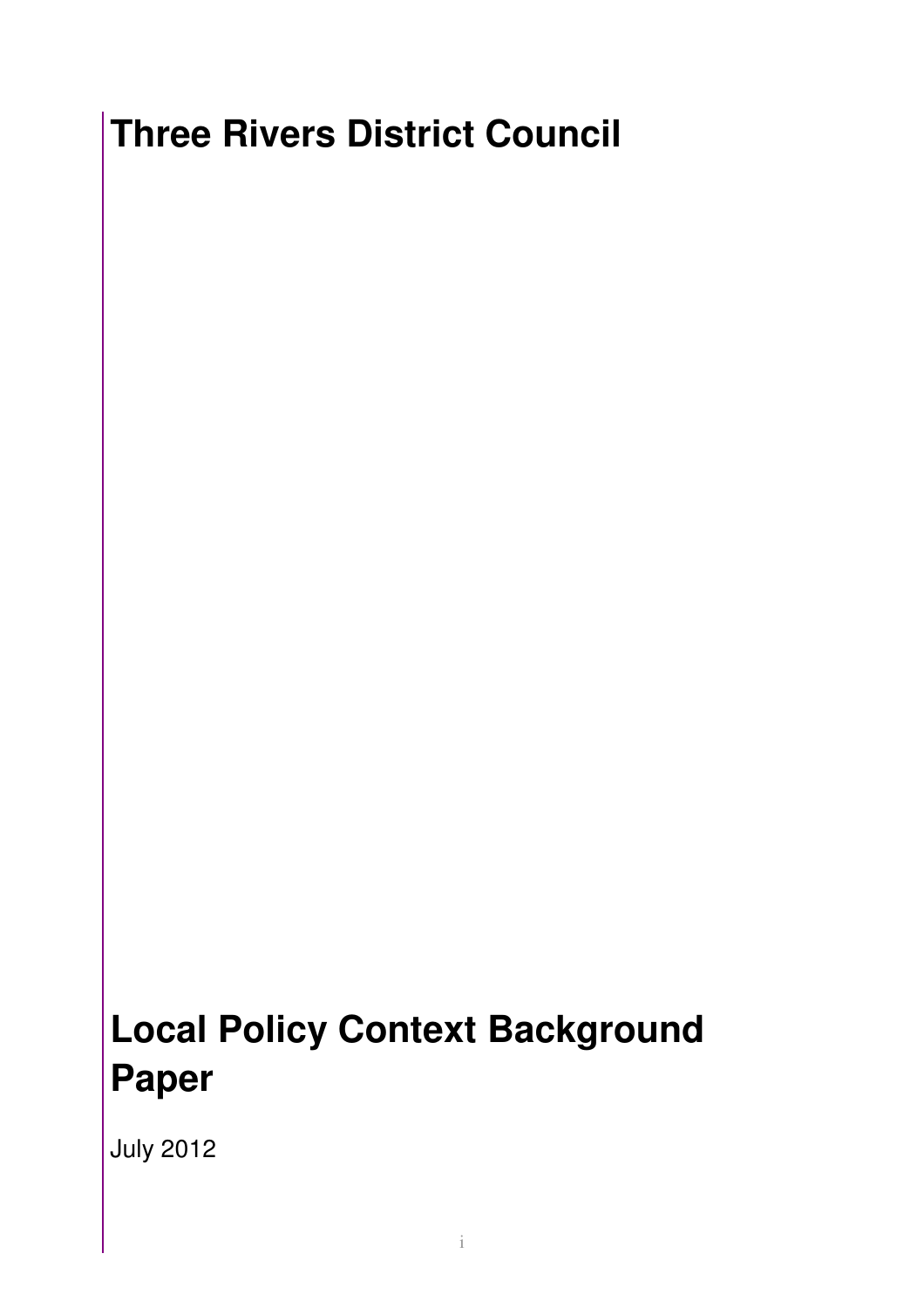# **Contents**

|                                                                           | Page |
|---------------------------------------------------------------------------|------|
| 1) Introduction                                                           |      |
| 2) Three Rivers Community Strategy                                        |      |
| 3) Three Rivers Community Safety Strategy and Action Plan                 | 2    |
| 4) Improving the Environment Action Plan                                  | 3    |
| 5) Housing Strategy Action Plan                                           | 3    |
| 6) Hertfordshire 2021 - A Brighter Future                                 | 4    |
| 7) Local Area Agreement 2                                                 | 6    |
| 8) Three Rivers Strategic Plan                                            | 6    |
| 9) Three Rivers Housing Strategy                                          |      |
| 10) Hertfordshire Local Transport Plan                                    |      |
| 11) East & North Hertfordshire and West Hertfordshire PCTs Strategic Plan | 8    |
| 12) Building Schools for the Future                                       | 9    |
| 13) Children and Young People's Plan                                      | 9    |
| 14) Adult Care Services Plan                                              | 9    |
| 15) Hertfordshire Policing Plan                                           | 9    |
| 16) Conclusions                                                           | 10   |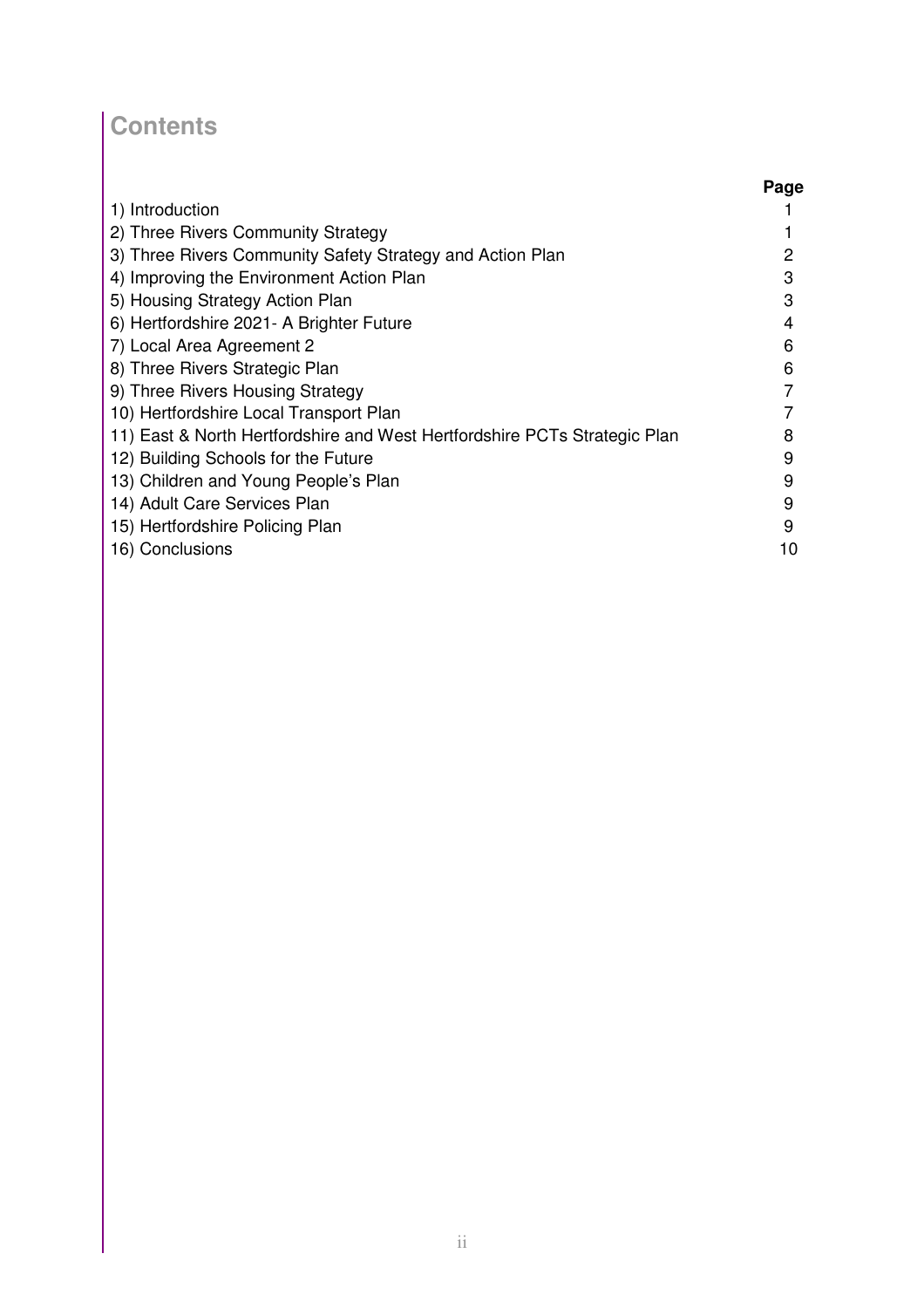# **1) Introduction**

There are a large number of strategies and plans that are relevant to the local plan for Three Rivers. Many of those which are aimed directly at influencing the planning of the District, for example the East of England Plan and National Planning Policy are discussed within local plan documents and supporting documents showing how policies have developed.

A background paper was produced in March 2010 which discussed some of the plans and strategies that were developed outside of the planning system, but that may affect the future development of the District through the priorities identified for the area. It provides summaries of the key information and provides links to further details where possible.

This information informed the development of the Three Rivers Core Strategy which draws on strategies and plans where these have implications for the development and use of land. As all local plan documents are produced in conformity with the Core Strategy, the strategies and plans will also have relevance to lower level local plan documents, and the background paper has now been updated to include the latest information.

# **2) Three Rivers Community Strategy**

It is particularly important that the local plan relates to the Sustainable Community Strategy for Three Rivers which sets out the local community's aspirations.

The Community Strategy for Three Rivers  $(2012-2018)^1$  has been prepared by the Local Strategic Partnership and is the overarching strategy to improve quality of life in the District. The Local Strategic Partnership consists of the following organisations:

- Three Rivers District Council
- Hertfordshire County Council
- Hertfordshire Police Authority
- Hertfordshire Constabulary
- NHS Hertfordshire
- Three Rivers Citizen's Advice Bureau
- Three Rivers Parish Councils
- Hertfordshire Chamber of Commerce
- **Thrive Homes**

l.

The Community Strategy was informed by public consultation in September 2011 with the public and service providers. Consultation included focus groups with adult residents from across the District, work with children and young people in primary schools, youth clubs and the Youth Council. Consultation was also taken with partner agencies and councillors in the three areas of greatest deprivation in the District.

The Community Strategy 2012-2018 and was adopted by the Local Strategic Partnership Board in June 2012. The five priorities of the refreshed Strategy are to address concerns about:

i. Children and Young People's Wellbeing

<sup>&</sup>lt;sup>1</sup> http://www.threerivers.gov.uk/Default.aspx/Web/LocalStrategicPartnership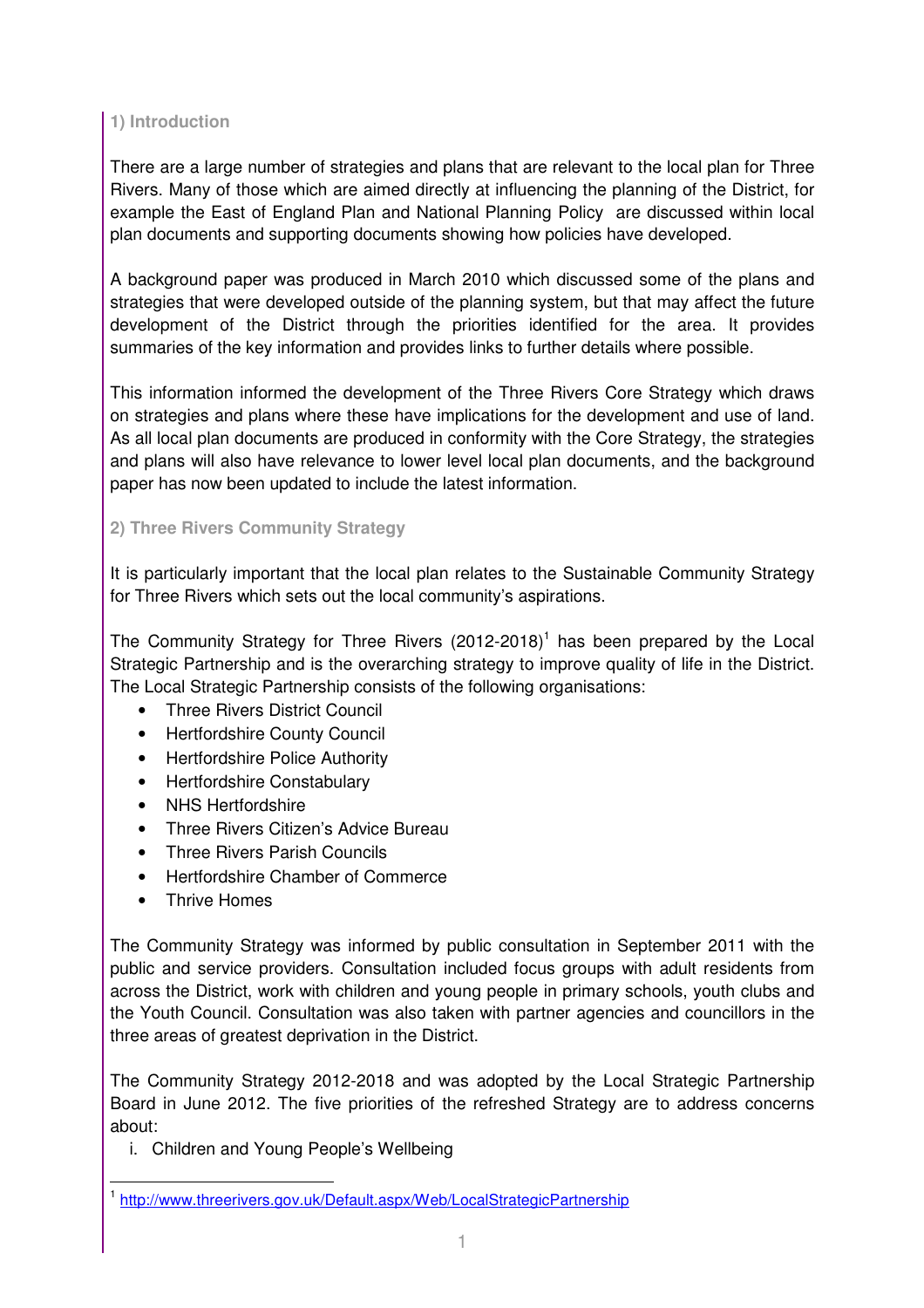- ii. Health and Disability
- iii. Adult Skills and Employment
- iv. Affordable Housing
- v. Crime and Anti-Social Behaviour

There are a variety of action plans stemming from the Local Strategic Partnership and the Community Strategy such as the Community Safety Strategy and Action Plan, the Improving the Environment Action Plan, the District Children and Young People's Plan and the Housing Strategy. These are discussed below.

During 2011, the Local Strategic Partnership reviewed its priorities and action plans against the new county-wide Sustainable Community Strategy and the associated Local Area Agreement. As a result, additional areas of work for action plans were identified. These areas are:

- Family Intervention Project: to identify the broader support needs of families associated with anti-social behaviour and crime
- Poverty Action Group: to identify ways to increase access to benefits advice and insulation grants for families on low incomes and those challenged by fuel poverty such as the elderly
- Health Inequalities: to develop projects through the Watford and Three Rivers Health Partnership to increase access to health and fitness services for the most vulnerable in the District
- Employment Group: to assess the need to maintain current employment opportunities in the District and the training needs of local residents to secure employment.

# **3) Three Rivers Community Safety Strategy and Action Plan**

To tackle the Community Strategy objective priority of anti-social behaviour, crime and the fear of crime the Community Safety Partnership produced a strategic assessment document in November 2009 to help it identify local priorities for action. The assessment highlighted the following priority areas for action:

- Anti-social behaviour and criminal damage (including fires)
- Dwelling burglaries
- Other burglaries
- Violent crime including robbery
- Vehicle crime
- Domestic violence
- Drug and alcohol abuse (including underage drinking)
- Hate crimes

l.

- Managing offenders and persistent priority offenders
- Inconsiderate motoring including mobile phone use, speeding and inconsiderate parking at school, gates

The 2010/11 Community Safety Strategy and Action Plan<sup>2</sup> shows how the partnership plans to tackle these priorities and includes targets to help make the District a safer place.

<sup>&</sup>lt;sup>2</sup> http://www.threerivers.gov.uk/Default.aspx/Web/CommunitySafety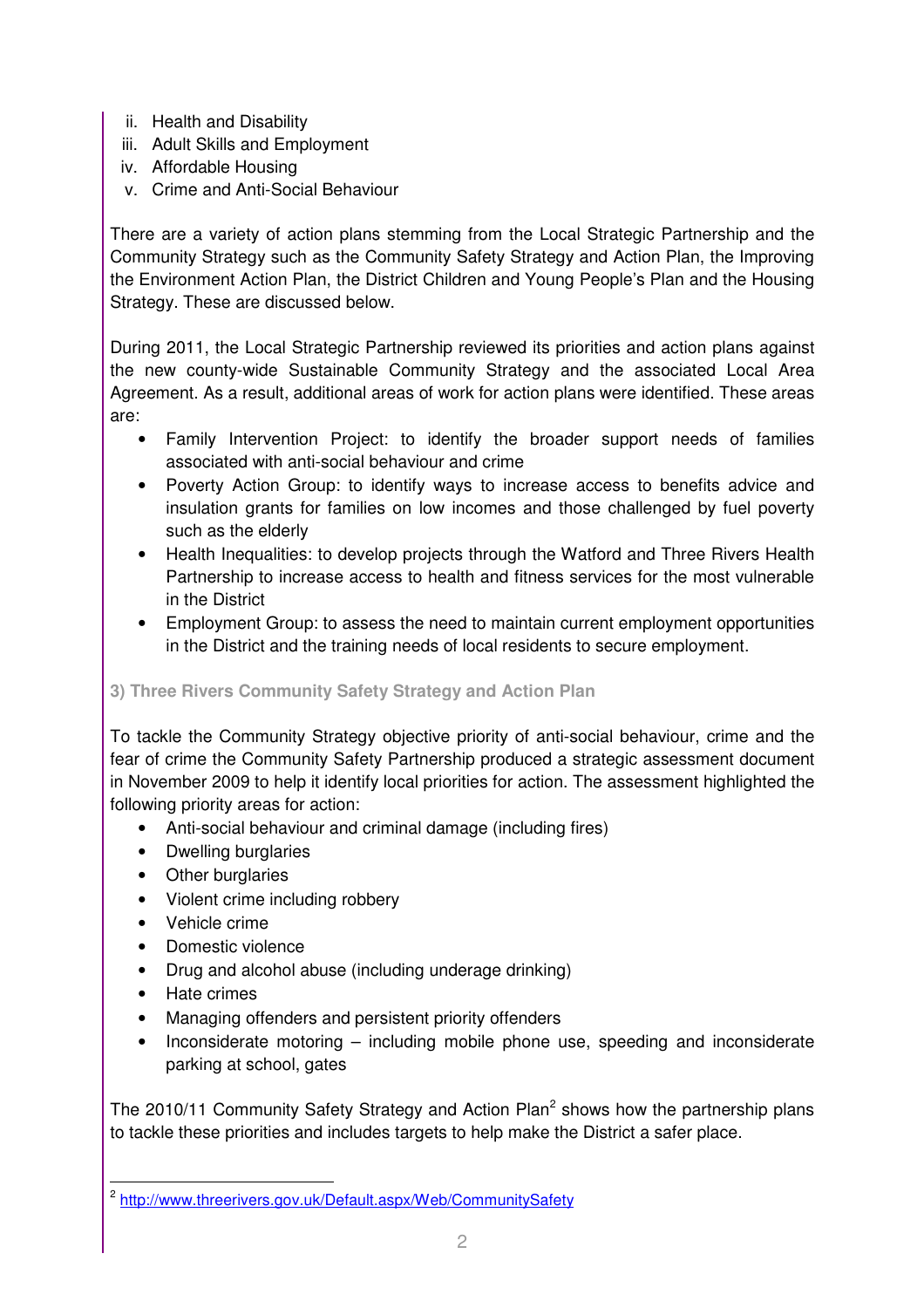# **4) Improving the Environment Action Plan**

To tackle the Community Strategy priority of improving the environment, Local Strategic Partnership partners have developed an Improving the Environment Action Plan<sup>3</sup>. This sets out priorities and targets for the District to improve and manage open spaces and sites of nature conservation importance, waste and recycling improvements and planning related environmental projects.

The objectives of the Action Plan are:

- To obtain Green Flag status at Chorleywood House
- To obtain Green Flag status at the Aquadrome
- Agree and implement the Leavesden Country Park Management Plan
- To conduct and review outcomes of LAA Green Spaces survey
- To implement the Woodlands Management Plan
- To achieve accreditation of Local Nature Reserves (Aquadrome, Chorleywood House grounds) by Natural England and monitor their action plans
- Nature reserve management plan implementation
- To monitor the sections of the Hertfordshire Biodiversity Action Plan relevant to Three Rivers (e.g. Frogmore Meadows managed by Herts and Middlesex Wildlife Trust)
- To achieve recycling targets set by the Local Area Agreement
- To pilot commercial waste recycling service
- To monitor the outcomes of a potential Green Belt review recommended by central government
- To monitor the outcomes arising from joint planning studies for example flood risk assessment, gypsy and traveller sites, retail study.

# **5) Housing Strategy Action Plan**

Local Strategic Partnership Partners have developed a Three Rivers Housing Strategy 2006- 2011 Action Plan<sup>4</sup> to set out the priorities for improving the quality and affordability of housing in the District. The objectives of the action plan are to:

- Improve the quality of Council owned housing stock
- Improve the quality of private owned housing stock
- Enable affordable housing in the District
- Review the use of sheltered schemes and develop extra care
- Increase choice in housing

 $\overline{a}$ 

- Put in place works to improve the neighbourhood/ environment
- Work in partnership developing facilities to reduce ASB
- Improve the quality of Council services
- Improve tenant participation and communication
- Reduce homelessness through improved support for vulnerable people
- Increase support to vulnerable people.

<sup>&</sup>lt;sup>3</sup> http://www.threerivers.gov.uk/Default.aspx/Web/LocalStrategicPartnership-12June2008 <sup>4</sup> http://www.threerivers.gov.uk/Default.aspx/Web/StrategiesandPlans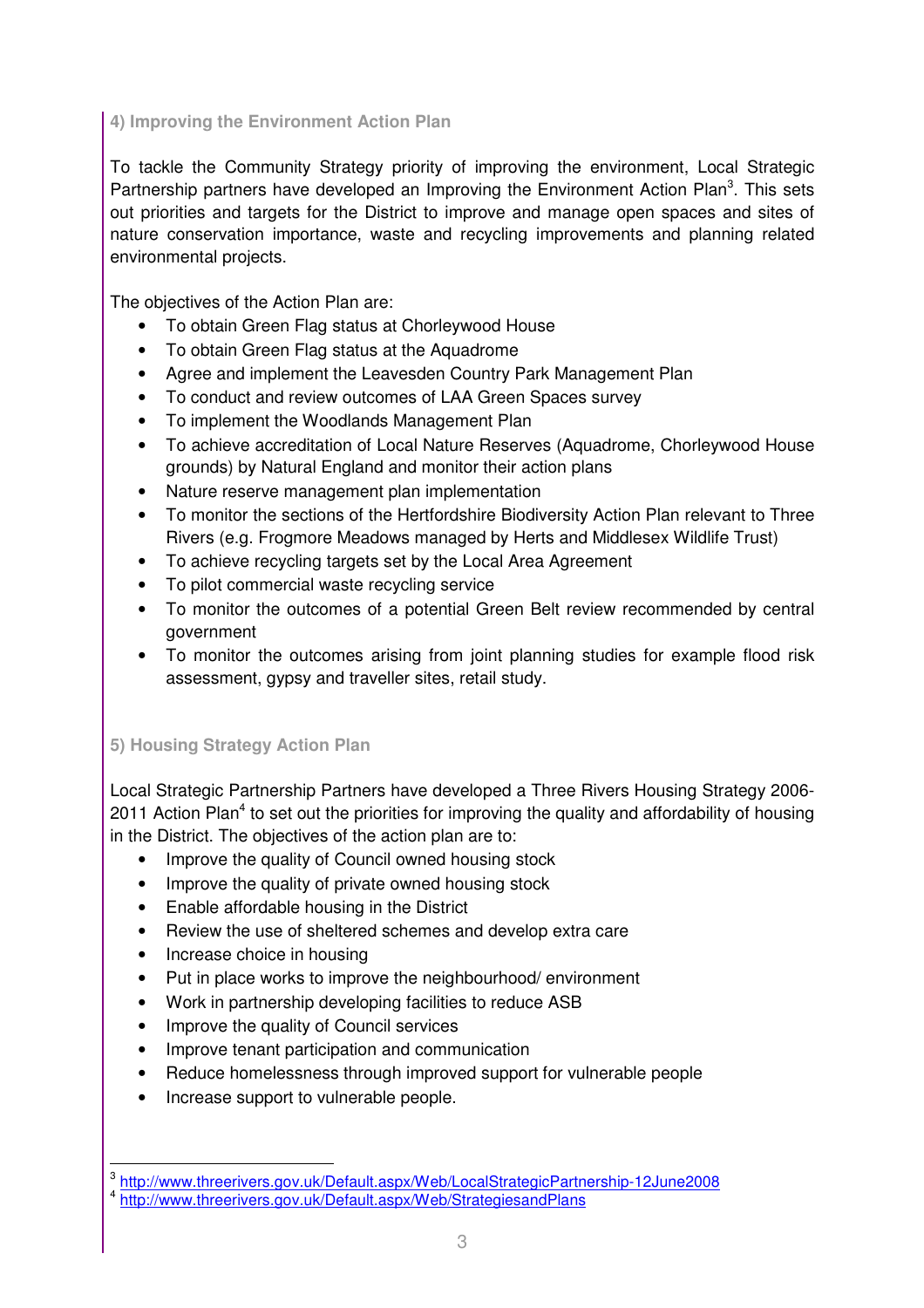# **6) Hertfordshire 2021- A Brighter Future**

Hertfordshire Forward, the Hertfordshire County Council Strategic Partnership issued its Sustainable Community Strategy 'Hertfordshire 2021- A Brighter Future<sup>'5</sup> in November 2008. This sets out the strategic plan for Hertfordshire and provides the long-term context for future reviews of local Community Strategies. The Hertfordshire Strategy identifies eight themes and actions for Hertfordshire. These broadly correspond to the existing priorities and actions identified in the existing Three Rivers Sustainable Community Strategy.

The Hertfordshire Sustainable Community Strategy key areas of concern and long term objectives to address these are:

- Jobs, prosperity and skills
	- o Support the growth and retention of existing businesses and encourage high value inward investment
	- $\circ$  Ensure the skills of the workforce meet the demands of employers
	- $\circ$  Provide opportunities for everyone to share in our prosperity
	- o Encourage lifelong learning and an entrepreneurial culture.
- Safer and stronger communities
	- o Reduce crime and anti-social behaviour in our neighbourhoods and town centres
	- o Reduce the fear of crime
	- o Develop cohesive communities
	- $\circ$  Enable and support a vibrant voluntary and community sector and a range of diverse cultural activities which meets the needs of local people
	- o Encourage communities and individuals to have a greater voice and participate in local decision making.
- Children and young people
	- o Narrow the gaps between vulnerable children and all children in Hertfordshire whilst improving outcomes for all
	- o All children and young people in Hertfordshire remain safe in an everchanging world
	- o Ensure that children and young people are ready to succeed, particularly as they move into primary school, secondary school, further study and work
	- $\circ$  Provide high quality information and support to parents
	- o Ensure all children and young people have access to high quality facilities and a range of positive activities to develop personal and social skills, promote wellbeing and reduce behaviour that puts them at risk
	- o Ensure children and young people have a healthy weight
	- o Eradicate child poverty
	- $\circ$  Significantly reduce the number of young offenders and young people who are victims of crime.
- An ageing population

l.

o Focus on prevention of illnesses

<sup>&</sup>lt;sup>5</sup> http://www.hertslink.org/hertfordshireforward/15communitystrategy/?view=Standard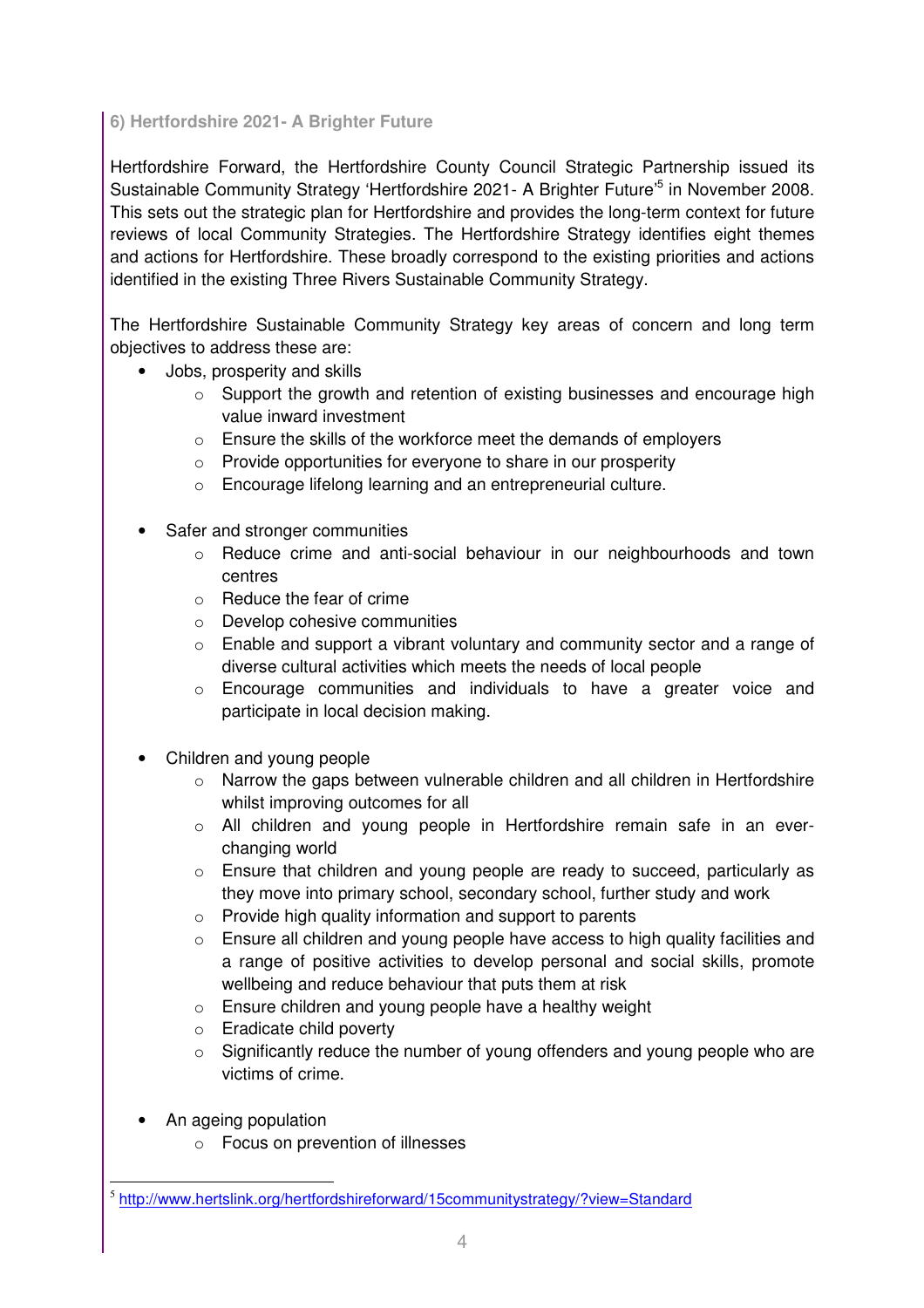- $\circ$  Help older people maintain their independence
- o Ensure older people have the opportunities to be active members of our communities.
- Health and wellbeing
	- $\circ$  Improve the health and wellbeing of all our residents in the 20% most deprived wards
	- o Reduce the mortality rate difference between deprived and non-deprived areas
	- $\circ$  Improve life chances and access to healthcare for all, especially those in areas of deprivation and those with learning disabilities.
	- o Housing, affordable housing and quality neighbourhoods
	- o Ensure partners work together to understand housing needs and market demands in the county
	- $\circ$  Ensure we have an appropriate mix of housing provision to support those needs and demands, especially relating to key workers, other key occupational groups, migrant workers and preventing homelessness.
- Transport and access
	- $\circ$  Reduce the need to travel and encourage the use of alternatives to the car
	- $\circ$  Improve access to services, including education and health, no matter where you live
	- $\circ$  Bring about a step change in the provision, quality and use of public transport in Hertfordshire
	- $\circ$  Improve the reliability of journey times and improve east to west travel
	- $\circ$  Improve access to the countryside, open spaces and cultural activities for recreation and health
	- o Ensure effective long term management and maintenance of the transport network
	- o Improve road safety.
- Sustaining Hertfordshire's unique character and quality of life
	- o Avoid coalescence between our communities by protecting our greenbelt wherever possible, and enhancing our urban fringe and open spaces
	- $\circ$  Support the management of our land, particularly the historic built and natural landscape, as well as local agriculture, which protects our biodiversity, wildlife and natural resources
	- $\circ$  Enhance the quality and distinctiveness of our town centres and their range of local facilities and ensuring our villages remain vibrant
	- o Improve the efficiency, standard and connectivity of public services in **Hertfordshire**
	- o Secure more investment and funding into Hertfordshire for our public services.
- Promoting sustainable development
	- $\circ$  Ensure sustainability principles are central to future planning and decision making in Hertfordshire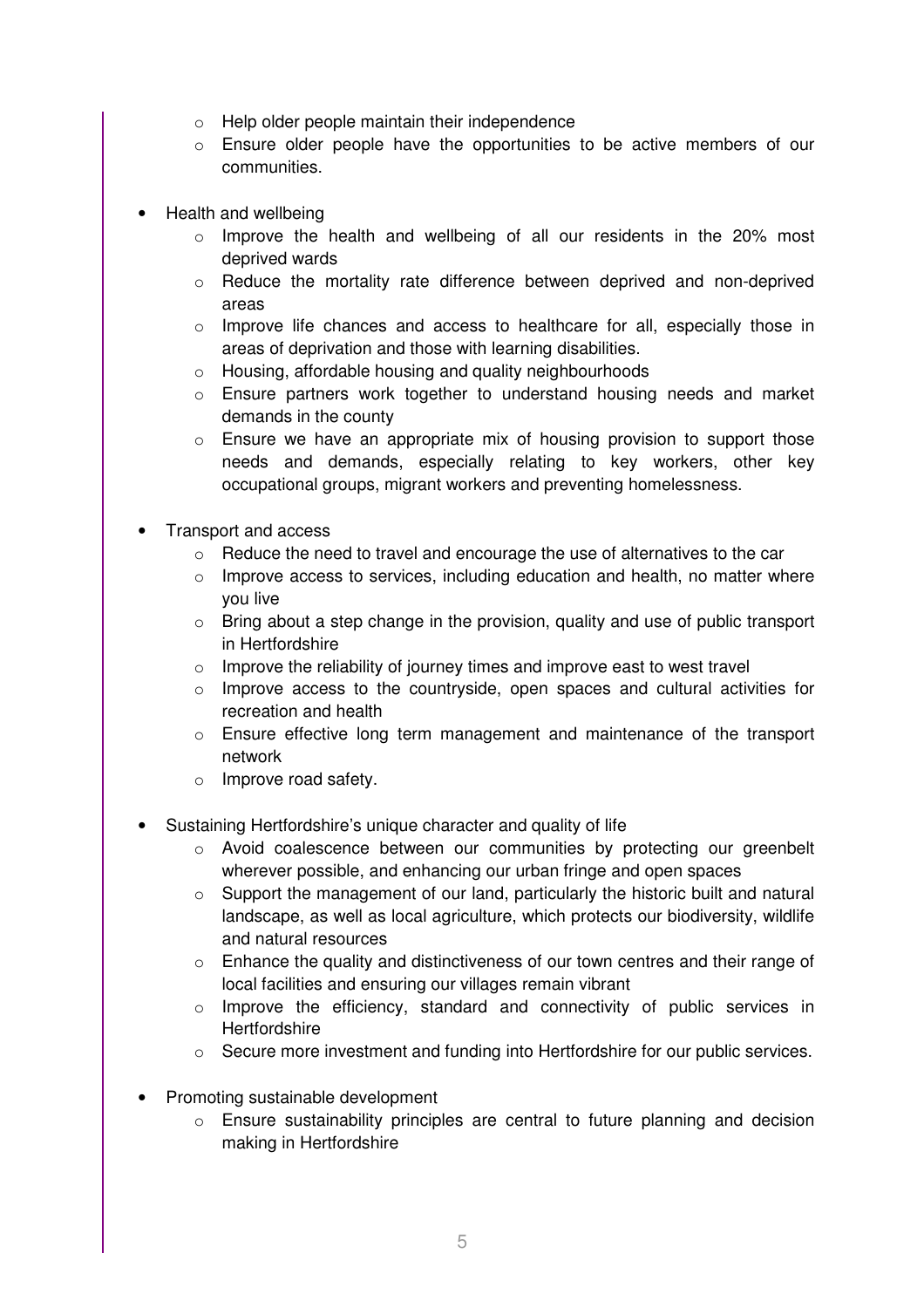- $\circ$  Ensure the development of properly planned sustainable communities with the necessary social, economic, environmental and transportation infrastructure in place
- $\circ$  Meet all national and EU targets relating to waste and recycling, minimising waste volumes and ensuring the provision of a range of waste processing facilities to deal with the county's waste locally
- $\circ$  Meet the Government's target for reducing Hertfordshire's carbon emissions.

#### **7) Local Area Agreement 2**

The Hertfordshire Local Area Agreement 2008-2011 (LAA2) $^6$  served as a short-term delivery vehicle for the Hertfordshire Sustainable Community Strategy. The three year contract between central government and partners in Hertfordshire sought to deliver a range of targets aimed at improving performance.

The LAA was structured around six main themes in Hertfordshire:

- Economic Development and Enterprise
- Children and Young People
- Housing and Character
- Safer and Stronger Communities
- Healthy Communities for Older People
- Transport and Sustainable Development.

The LAA's performance was reviewed every year and updated to reflect changing priorities where appropriate.

#### **8) Three Rivers Strategic Plan**

 $\overline{a}$ 

The Three Rivers Strategic Plan 2012-2015<sup>7</sup> brings together high level medium to long term objectives which, following consultation and analysis of data, the Council considers to be its priorities for the District.

The Strategic Plan focuses on those areas where the Council has a lead role, or can play a key part in delivering or influencing outcomes. Its purpose is to guide the Council in its annual consultation, planning, resource allocation and performance management process by articulating clearly a series of SMART targets (targets that are Specific, Measurable, Achievable, Resourced and Time-limited) by which it will be possible to track progress towards delivering long-term objectives.

The Strategic Plan's vision for Three Rivers is that

'the District should remain a prosperous, safe and healthy place where people want and are able to live and work'.

<sup>&</sup>lt;sup>6</sup> http://www.hertslink.org/hertfordshireforward/20laa/laa2cr/?view=Standard <sup>7</sup> http://www.threerivers.gov.uk/Default.aspx/Web/StrategicPlan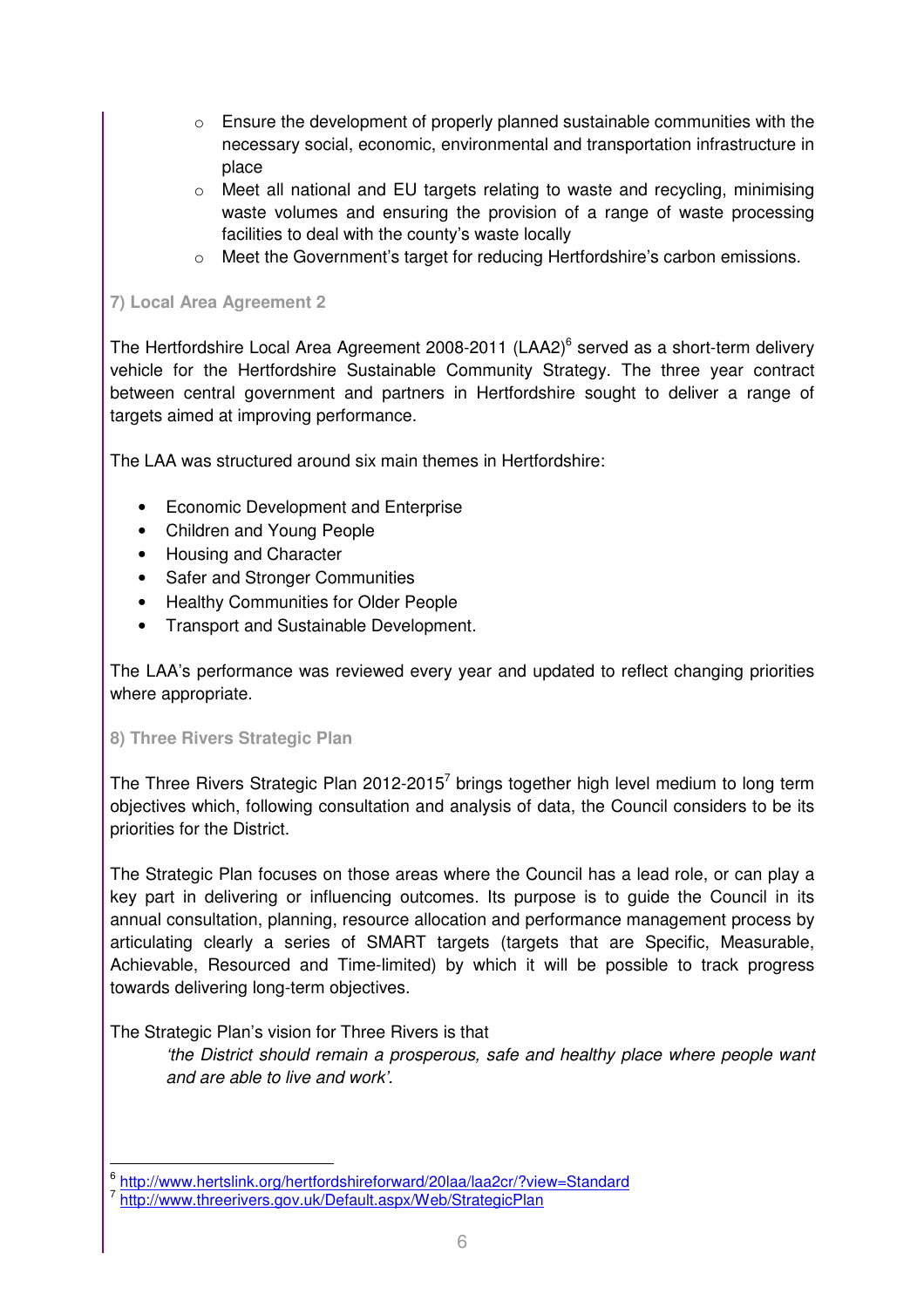To deliver on this vision, the two themes of the Strategic Plan are the creation and maintenance of safer and more sustainable communities, reflecting the priorities of the Three Rivers Community Strategy. On the creation and maintenance of safer communities objective, the Council will work with partners to make the district a safer place and will provide a safe and healthy environment. On the creation and maintenance of sustainable communities objective, the Council will work to provide equal access to services and facilities for the public within the district and surrounding area and in particular will work to address the needs of vulnerable residents such as elderly, disabled and young people. In addition, the Council want to maintain a high quality local environment and reduce the eco-footprint of the District and so is working to achieve ISO14001 across the Council.

# **9) Three Rivers Housing Strategy**

The Three Rivers Housing Strategy 2006-2011<sup>8</sup> sought to address the then existing and projected housing issues in Three Rivers, having been produced in consultation with tenants, residents and a variety of stakeholders. A key partner in the delivery of the Housing Strategy was Thrive Homes which acquired the Council's housing stock in April 2008.

# The Housing Strategy Vision was defined as;

'working in partnership to ensure that there is sufficient affordable housing in Three Rivers in neighbourhoods where people want to live. Provide the advice and support to promote independence and reduce homelessness'.

The issues identified in the Housing Strategy that the Council and its partners that were needed to address to work towards the vision were:

- The need to improve the Council's housing stock to meet Decent Homes Standard and invest in the future
- The need to improve private sector stock in the District
- The need to attract investment into the District for affordable housing, and to ensure sufficient land to meet needs for new housing whilst protecting the Green Belt
- Meeting the needs of the elderly population
- Ensure that housing services provided increase choice for all people
- The need to improve the environment in which people live and reduce the levels of anti-social behaviour
- Improve the quality of services for tenants and leaseholders
- The need to reduce the risk of homelessness and improve the provision of services to the homeless and those threatened with homelessness and to increase support to vulnerable, in particular young people with mental health circumstances.

A review of the Housing Strategy is currently being undertaken.

# **10) Hertfordshire Local Transport Plan**

l.

The Hertfordshire Local Transport Plan (LTP3) has been published and covers the period 2011-2031. This new Local Transport Plan sets out the transport strategy for Hertfordshire over the next 20 years, the goals and challenges to be met, and outlines a programme of

<sup>&</sup>lt;sup>8</sup> http://www.threerivers.gov.uk/Default.aspx/Web/StrategiesandPlans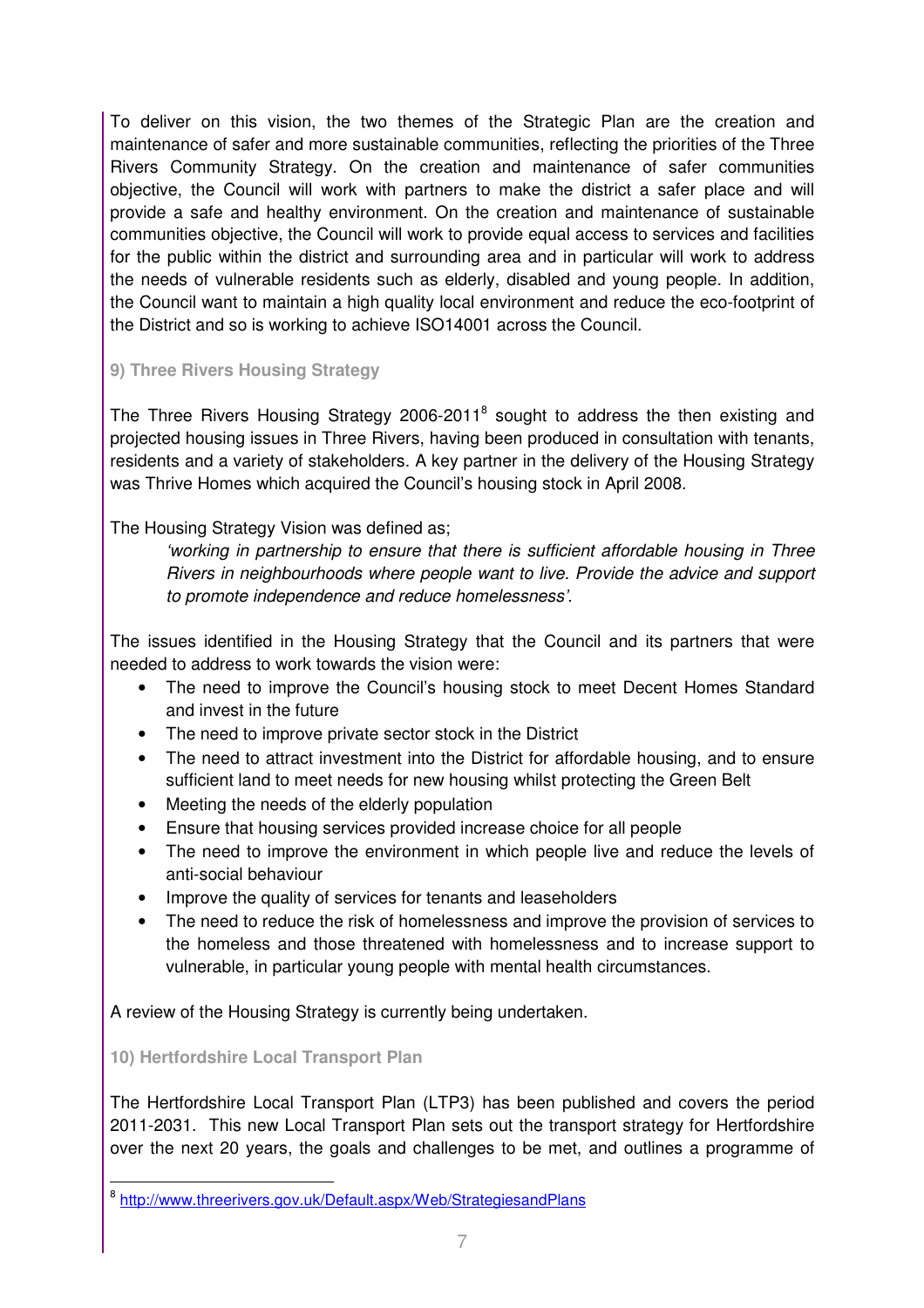transport schemes and initiatives (interventions). The various interventions are to be delivered over the short, medium and longer term but the present uncertainties over funding mean their timing cannot be assured. Targets have also been set so that progress towards meeting the strategy objectives can be measured.

The Plan covers all modes of transport – including walking, cycling, public transport, car based travel and freight – and takes account of the effect of transport on wider aspects including the economy, environment, climate change and social inclusion.

**11) East & North Hertfordshire and West Hertfordshire PCTs Strategic Plan** 

The East & North Hertfordshire and West Hertfordshire PCTs Strategic Plan 2009/10-  $2013/14<sup>9</sup>$  sets out how the PCTs will deliver the vision of being

'high performing PCTs recognised by our people, patients and partners as commissioning outstanding care and improving the well being of all'.

The strategic priorities identified by the Strategic Plan to meet this vision are:

- Keeping Hertfordshire healthy and improving the health of our growing population, both the very young and the very old.
- Enhancing the patient experience across primary and secondary care recognising our ageing population and the need to support the growing numbers of patients with chronic conditions such as diabetes and Chronic Obstructive Pulmonary Disease (COPD) through effective care pathways.
- Commissioning high quality health care for the population of Hertfordshire.

These strategic priorities are to be delivered through nine work streams around: staying healthy, acute care, planned care, mental health with learning disabilities and substance misuse, maternity and newborn, children's health, long term conditions, end of life and patient experience.

A major component of the strategic plan is the effective commissioning of the work programme to implement 'Delivering Quality Healthcare for Hertfordshire' which has two clear strands. One strand is to develop two strong sustainable acute hospitals based at Watford and the Lister Hospital in Stevenage. These will concentrate on the core purpose of providing specialist care for the sickest patients. They will be supported by a network of eight urgent care centres across the county which will provide a range of unscheduled care services, accommodating 65% of people who currently attend a major A&E department. The second strand is to provide as many services as close to where people live as possible. This will involve working closely with Practice Based Commissioning groups to secure significant investment in primary and community care settings. The flagships of this vision will be two thriving local general hospitals at Hemel Hempstead and in Welwyn Garden City, providing a wide range of outpatient diagnostic and other services.

l.

<sup>&</sup>lt;sup>9</sup> http://www.hertfordshire.nhs.uk/resource-centre/strategies.html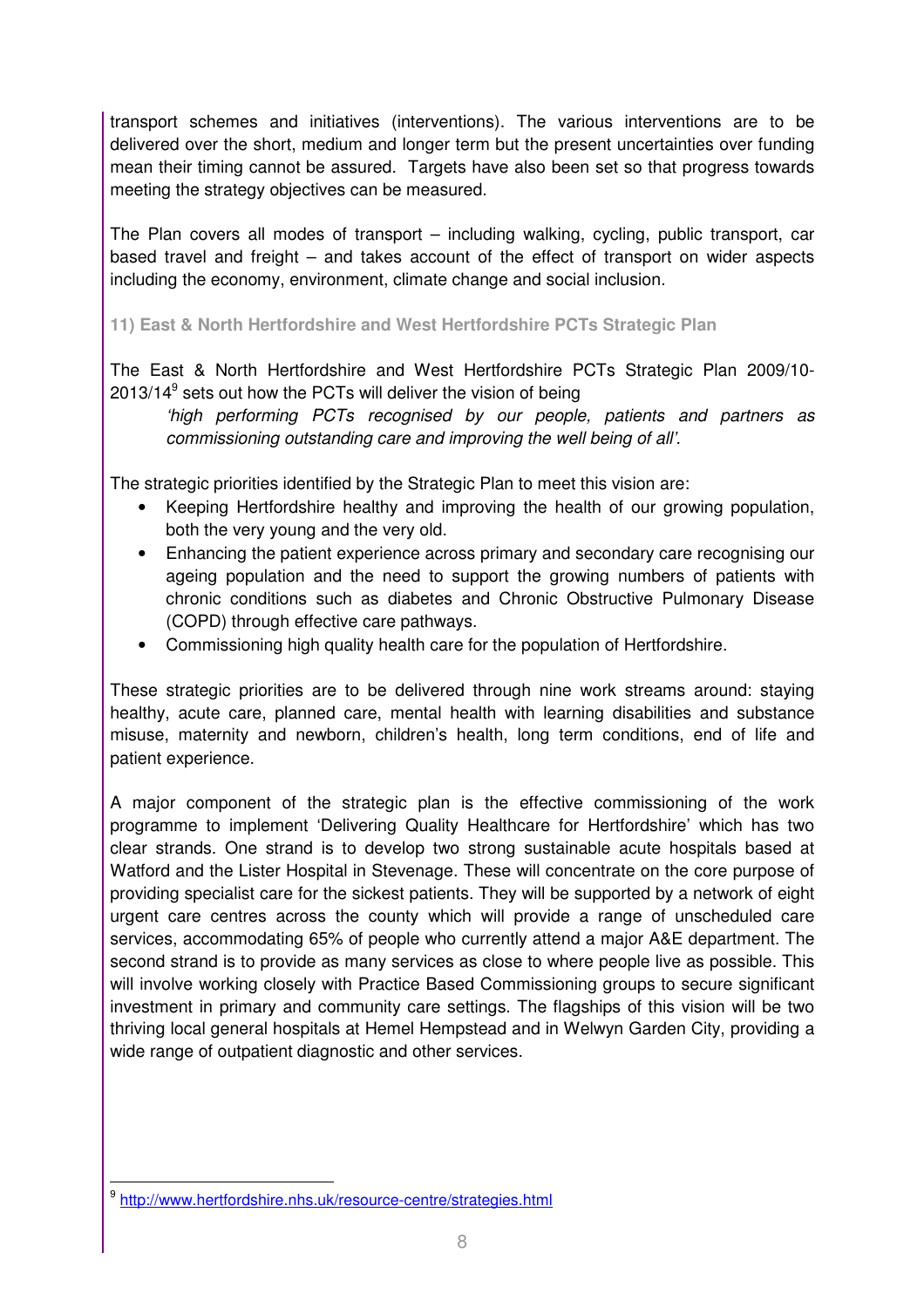# **12) Building Schools for the Future**

The Building Schools for the Future programme<sup>10</sup> sets out how Hertfordshire County Council will be implementing a programme to improve all public secondary schools in the county over a 10-15 year period, either through refurbishing or rebuilding and the provision of ICT equipment. Improvements to schools in Three Rivers are currently scheduled for the end of the programme period.

# **13) Children and Young People's Plan**

The Children and Young People's Plan  $2011-2012<sup>11</sup>$  is the key document for all partners delivering services to children, young people and their families in Hertfordshire. The plan focuses on two key areas for improvement – 'safeguarding children and young people' and 'narrowing the gap between vulnerable children and all children'. Across these themes, 12 priorities have been identified in order to improve outcomes for children and young people. The priorities are:

- Children and young people are safe from abuse and neglect
- Children and young people achieve their full potential whilst in and moving on from care
- Children and young people are confident to respond to bullying
- Children and young people's emotional wellbeing and mental health is well supported
- Children and young people have a healthy weight
- Under 5s from the poorest families have a positive early childhood
- Vulnerable children achieve as well as others
- Children and young people with special educational needs and disabilities are empowered to reach their full potential
- Young people get a wide range of opportunities to learn
- Children and young people thrive in spite of family poverty
- Children and young people keep on the right track.

# **14) Adult Care Services Plan**

The Adult Care Services Plan 2009-2012<sup>12</sup> aims to help people maintain or improve their wellbeing and give people more choice and control of the support they receive.

# **15) Hertfordshire Policing Plan**

Hertfordshire is one of the top performing police forces in the country and has low crime levels. The Hertfordshire Policing Plan 2011-2014<sup>13</sup> aims to secure safety, justice and reassurance for all. It focuses on several key priority areas and places particular emphasis on:

• Drive down crime

l.

<sup>10</sup> http://www.hertsdirect.org/infobase/docs/pdfstore/bsfqanda.pdf

<sup>11</sup> http://www.hertsdirect.org/docs/pdf/c/cypp1112.pdf

<sup>12</sup> http://www.hertsdirect.org/infobase/docs/pdfstore/acs0912.pdf

<sup>13</sup> http://www.hertspa.org/adobepdfs/14011512/14011527/16800264